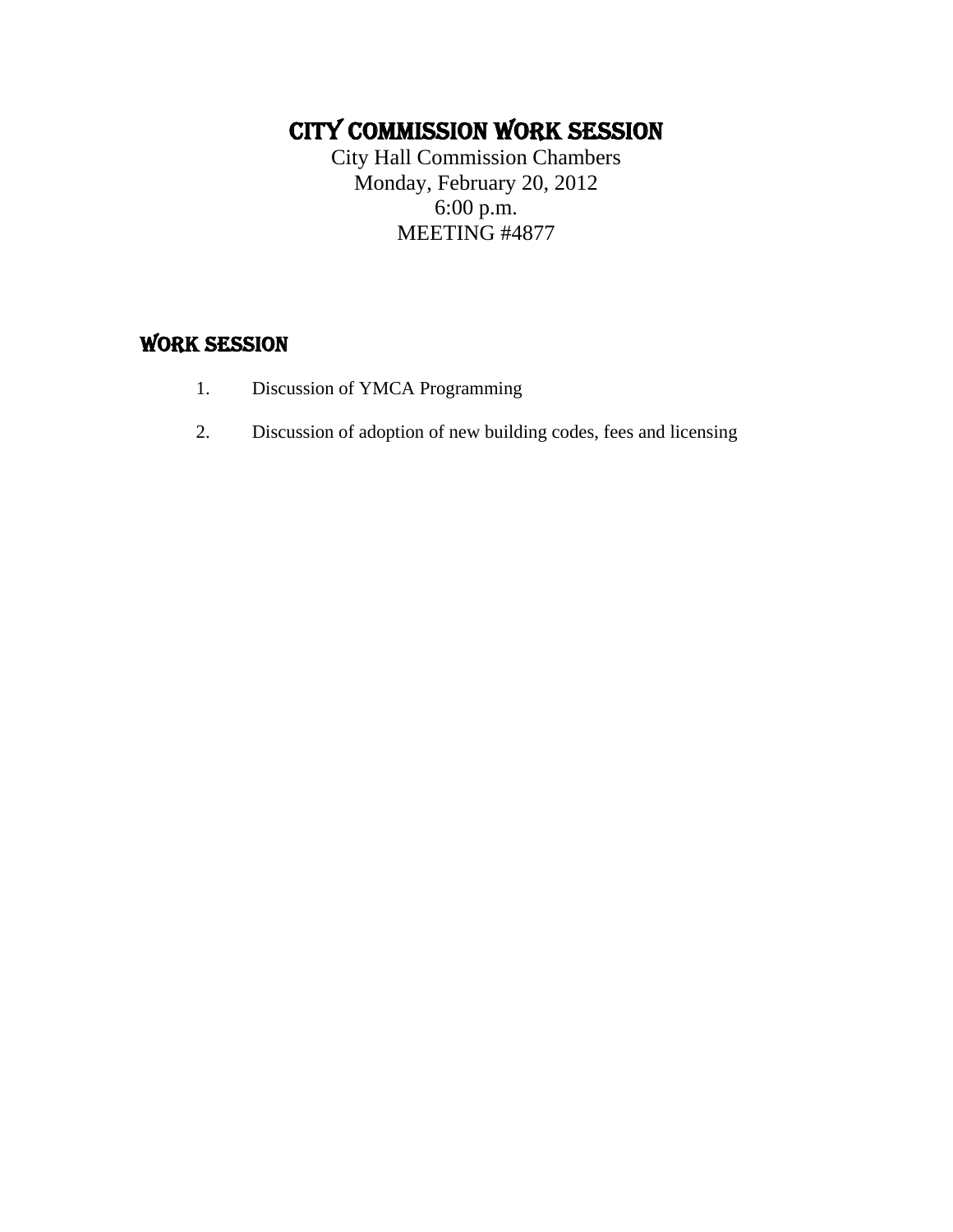### **Average Home in Dodge City**

Based on 5 homes by 3 different builders

1463 Sq ft \$143,380 Construction cost \$143,380/1463= \$98.00 per sq ft \$599.70 permit fee based on existing chart \$0.41 Sq ft average permit/inspection fee

#### **Permit costs per square foot**

| Hutchinson  | \$0.69 |
|-------------|--------|
| Salina      | \$0.46 |
| Garden City | \$0.44 |
| Newton      | \$0.48 |
| Dodge City  | \$0.41 |

Average of all the above cities  $= $0.50$  sq ft

#### **Dodge City vs. the Average**

The Average - 1463 x  $$0.50 = $731.50$  Fee

Dodge City - 1463 x  $$0.41 = $599.83$  Fee

**Our fees are \$131.67 less per home than the average total fee for residential construction within the survey area.**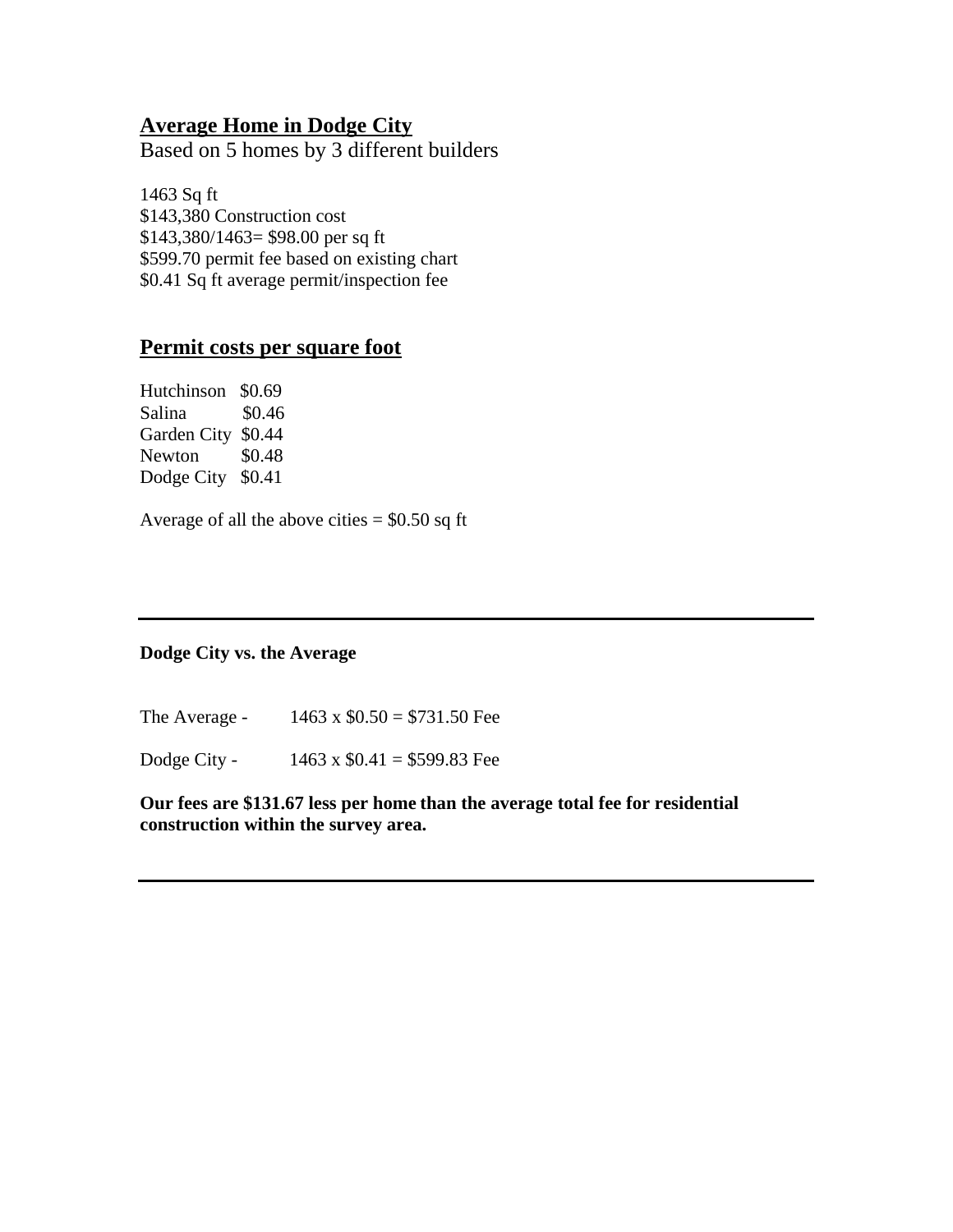## **Permit Fee Example No. 1**

5773 Sq Ft \$45,000 Construction cost submitted by applicant \$240.50 Permit fee based on existing valuation chart

**Average construction cost. (\$98 per sq ft DC average)**  5773 sq ft x \$98.00 = \$565,754 average cost

**Submitted construction cost- \$45,000**   $$45,000 / 5773$  sq ft = \$7.79 per sq ft

**Permit fee from average construction cost**  5773 sq ft x  $$0.41 = $2,366.93$  fee

\$2,366.93 – \$240.50 = **\$2126.43 Loss in permit fee.**

## **Permit Fee Example No. 2**

2690 sq ft addition \$35,000 Construction Cost submitted by applicant \$190.50 Permit fee based on existing valuation chart

**Average construction cost. (\$98 per sq ft DC average)**  2690 sq ft x  $$98.00 = $263,620$  average cost

**Submitted construction cost** - \$35,000  $$35,000 / 2690$  sq ft = \$13.00 per sq ft

**Permit fee from average construction cost.**  2690 sq ft x  $$0.41 = $1102.90$  fee

\$1102.9 – \$190.50 = **\$912.40 Loss in permit fee.**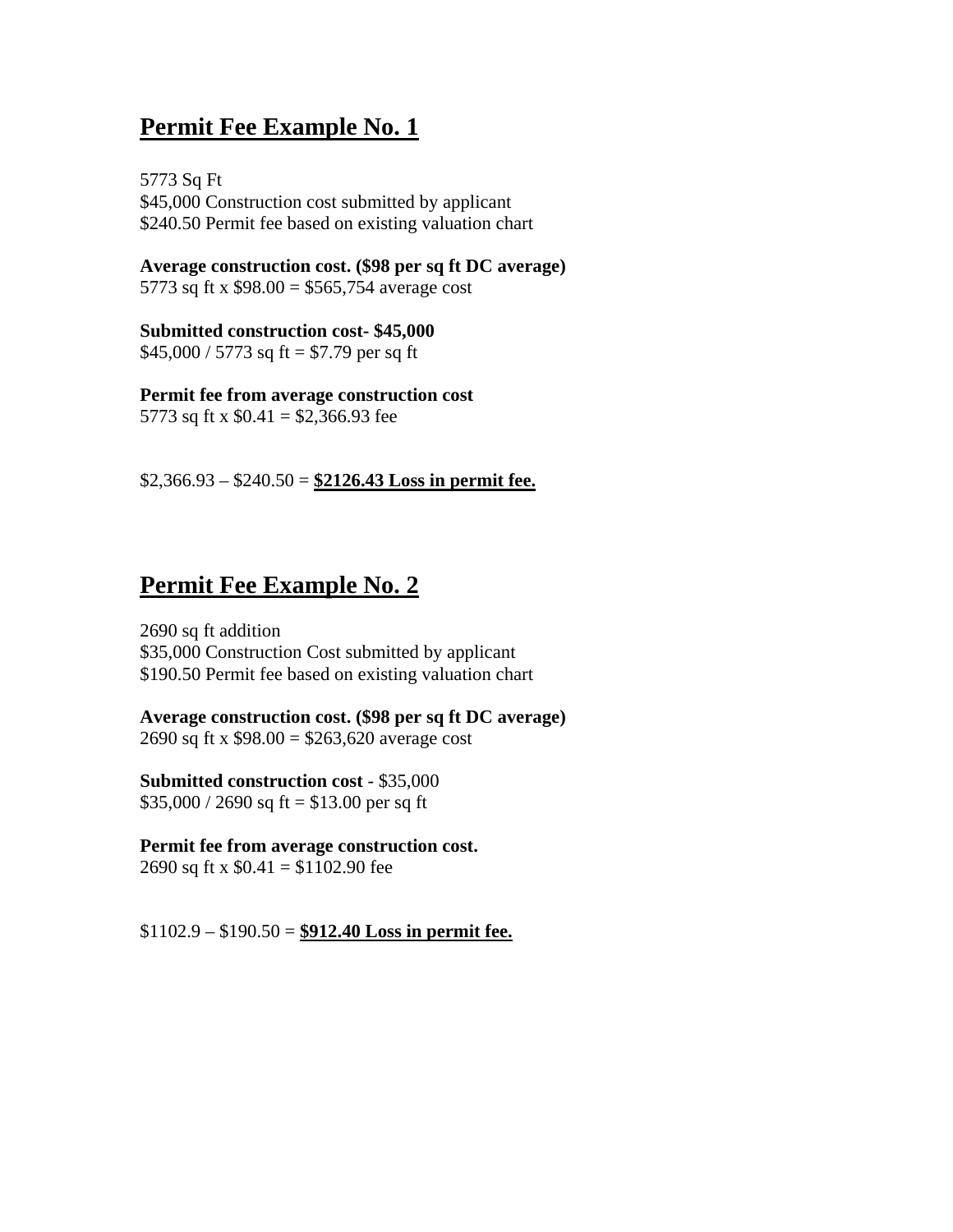2011 Zoning Charges Survey

|                                                 |          | Dodge City      |                           | <b>Salina</b>    |                           | <b>Hutchinson</b>   |                      | Liberal  |                | <b>Garden City</b> | <b>Hays</b>                                          |
|-------------------------------------------------|----------|-----------------|---------------------------|------------------|---------------------------|---------------------|----------------------|----------|----------------|--------------------|------------------------------------------------------|
| <b>Zoning Amendment</b>                         | \$       | 100.00          |                           | \$310-\$470      | \$                        | 210.00              |                      | \$100.00 | $\mathfrak{S}$ | 100.00             | \$<br>140.00                                         |
| <b>Zoning Text Amendment</b>                    |          |                 | \$                        | 240.00           |                           |                     |                      |          |                |                    |                                                      |
| <b>Zoning Certificate</b>                       | \$       | 10.00           | $\mathfrak{S}$            | 53.00            | $\mathfrak{S}$            |                     | \$                   |          | \$             | 15.00              | \$                                                   |
| <b>Subdivision Plan Review</b><br>Lot Split     | \$       | 20.00           | $\mathfrak{S}$            | 55.00            | $\boldsymbol{\mathsf{S}}$ | 25.00               | \$                   |          | \$             | 40.00              | \$<br>20.00                                          |
| Preliminary<br>Minor                            | \$       | 50.00           |                           | \$255+4/lot      |                           |                     | \$<br>$\mathfrak{S}$ | ÷.       | \$             | 100.00             | \$100 +10/lot (max 200)                              |
| Major                                           | \$       | 100.00          |                           | $$152.50 +2/lot$ | \$                        | 100.00              | \$                   |          |                | \$75               | \$<br>50.00                                          |
| <b>BZA</b>                                      |          |                 |                           |                  |                           |                     |                      |          |                |                    |                                                      |
| Appeal                                          | \$       | ٠               | \$                        | 105.00           | \$                        | 165.00              |                      | \$275.00 | \$             | 100.00             | \$<br>50.00                                          |
| Variance                                        | \$       | 100.00          | \$                        | 160.00           | \$                        | 165.00              |                      | \$275.00 | \$             | 100.00             | \$<br>50.00                                          |
| <b>Minor Variance</b><br><b>Conditional Use</b> | \$<br>\$ | 30.00<br>100.00 | \$                        | 210.00           | \$                        | 165.00              |                      | \$100.00 | \$             | 100.00             | \$<br>50.00                                          |
|                                                 |          |                 |                           |                  |                           |                     |                      |          |                |                    |                                                      |
| <b>Flood Plain</b>                              | \$       | 100.00          | $\boldsymbol{\mathsf{S}}$ | 25.00            | $\boldsymbol{\mathsf{S}}$ | 50.00               | \$                   |          | $\$\$          |                    | \$<br>٠                                              |
| <b>Sign Permit</b>                              |          |                 |                           |                  |                           |                     |                      |          |                |                    |                                                      |
| Permanent                                       | \$       | 10.00           |                           | \$25 +1/squ ft   | \$                        | 50.00               | $\mathfrak{L}$       | 10.00    | \$             | 50.00              | \$<br>120.00                                         |
| Temporary                                       | \$       | 5.00            |                           |                  | \$                        | 10.00               |                      |          | \$             | 25.00              | \$<br>30.00                                          |
| Vacation                                        | \$       | ٠               | \$                        | 160.00           |                           | cost of publication | \$                   | ٠        | \$             |                    | \$                                                   |
| Fence                                           | \$       | 5.00            | \$                        | 25.00            | \$                        | 28.75               | \$                   |          | \$             | 10.00              | Res \$20 if > 6'<br>Com \$30 if >6'<br>$$0$ if $<6'$ |